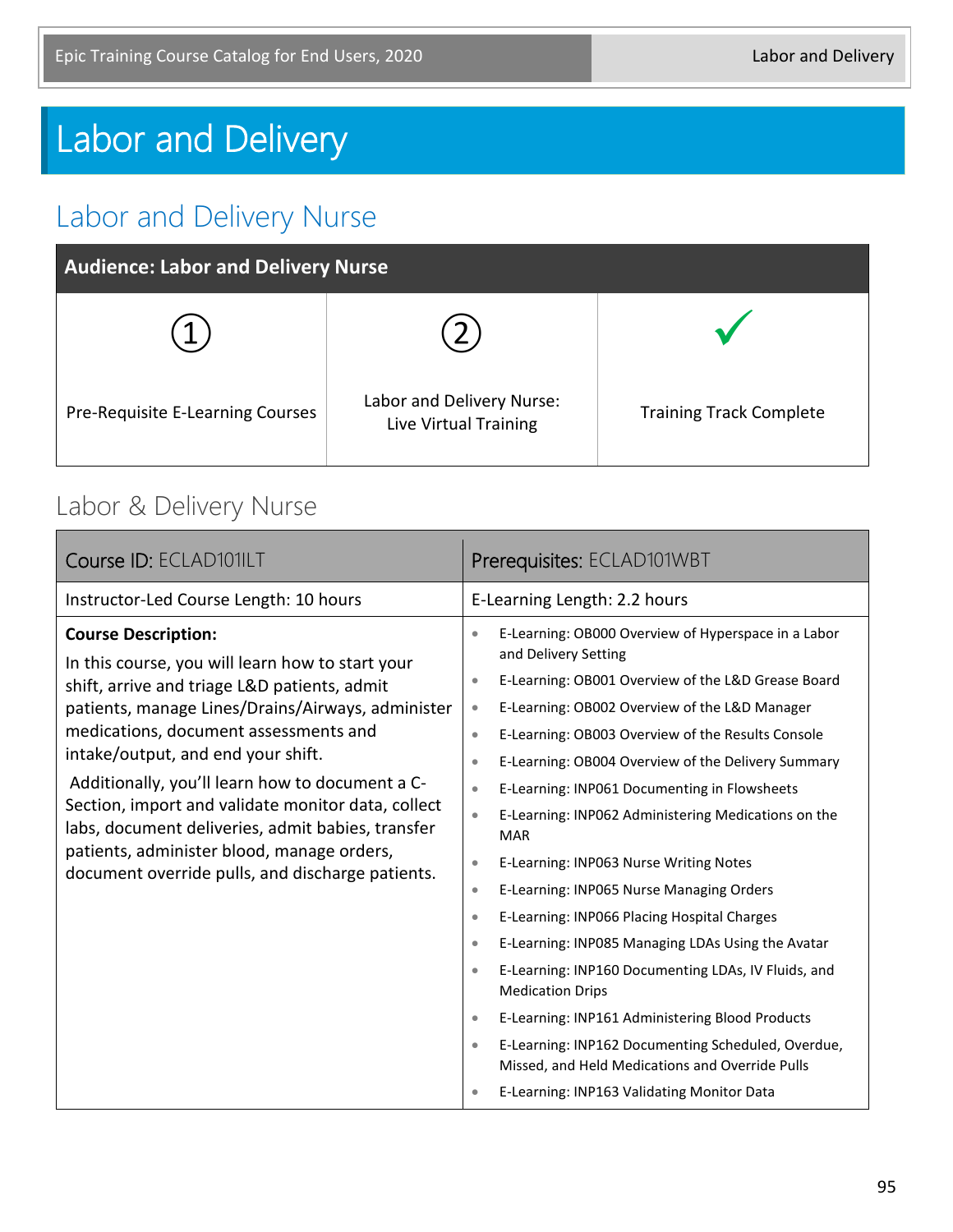| ۰ | E-Learning: ROV002 Administer Medications Using Rover       |
|---|-------------------------------------------------------------|
|   | E-Learning: ROV004 Document in Flowsheets Using<br>Rover    |
|   | E-Learning: ROV150 Overview of Inpatient Care with<br>Rover |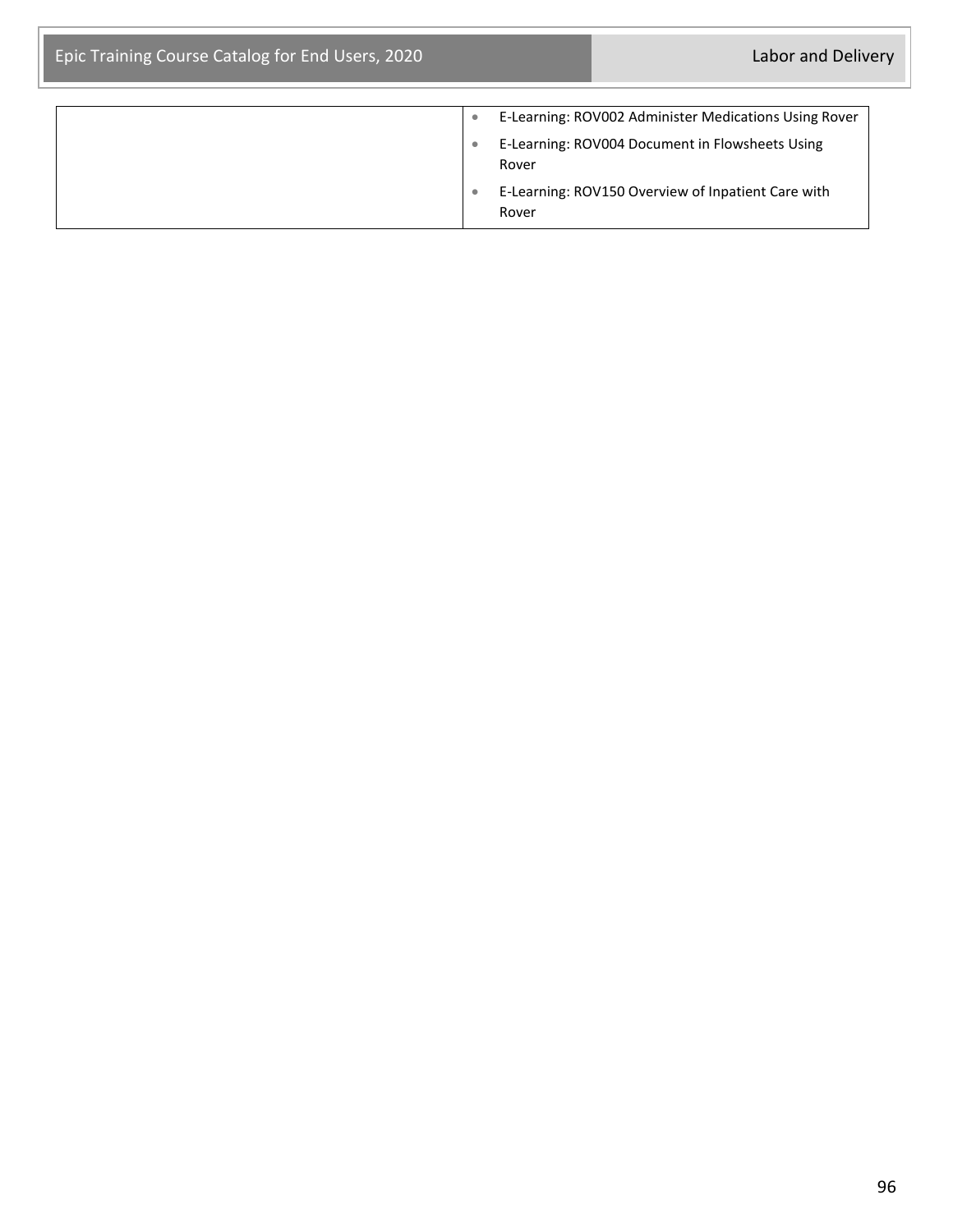## Couplet Care Nurse

| Audience: Couplet Care Nurse, Mother/Baby Nurse, Nursery Nurse, Postpartum Nurse |                                                     |                                |
|----------------------------------------------------------------------------------|-----------------------------------------------------|--------------------------------|
|                                                                                  |                                                     |                                |
| Pre-Requisite E-Learning Courses                                                 | <b>Couplet Care Nurse:</b><br>Live Virtual Training | <b>Training Track Complete</b> |

#### Couplet Care Nurse

| Course ID: ECLAD100ILT                                                                                                                                                                                                                                                                                                                                                                                                                                                                                                                                                      | Prerequisites: ECLAD100WBT                                                                                                                                                                                                                                                                                                                                                                                                                                                                                                                                                                                                                                                                                                                                                                                                                                                                                                                                                                                                                                                                                                                                                                                                                                                                                                             |
|-----------------------------------------------------------------------------------------------------------------------------------------------------------------------------------------------------------------------------------------------------------------------------------------------------------------------------------------------------------------------------------------------------------------------------------------------------------------------------------------------------------------------------------------------------------------------------|----------------------------------------------------------------------------------------------------------------------------------------------------------------------------------------------------------------------------------------------------------------------------------------------------------------------------------------------------------------------------------------------------------------------------------------------------------------------------------------------------------------------------------------------------------------------------------------------------------------------------------------------------------------------------------------------------------------------------------------------------------------------------------------------------------------------------------------------------------------------------------------------------------------------------------------------------------------------------------------------------------------------------------------------------------------------------------------------------------------------------------------------------------------------------------------------------------------------------------------------------------------------------------------------------------------------------------------|
| Instructor-Led Course Length: 9 hours                                                                                                                                                                                                                                                                                                                                                                                                                                                                                                                                       | E-Learning Length: 2.2 hours                                                                                                                                                                                                                                                                                                                                                                                                                                                                                                                                                                                                                                                                                                                                                                                                                                                                                                                                                                                                                                                                                                                                                                                                                                                                                                           |
| <b>Course Description:</b><br>In this course, you learn how to start your shift,<br>arrive transfers to postpartum and complete<br>arrival documentation, document assessments,<br>manage Lines/Drains/Airways and administer<br>medications, document breast milk feeding and<br>intake/output, and end your shift.<br>Additionally, you will learn how to import and<br>validate monitor data, addend the Delivery<br>Summary, administer blood, manage orders,<br>document override pulls, collect specimens via<br>Rover, transfer patients, and discharge<br>patients. | E-Learning: OB000 Overview of Hyperspace in a Labor<br>$\bullet$<br>and Delivery Setting<br>E-Learning: OB001 Overview of the L&D Grease Board<br>$\bullet$<br>E-Learning: OB002 Overview of the L&D Manager<br>$\bullet$<br>E-Learning: OB003 Overview of the Results Console<br>$\bullet$<br>E-Learning: OB004 Overview of the Delivery Summary<br>$\bullet$<br>E-Learning: INP061 Documenting in Flowsheets<br>$\bullet$<br>E-Learning: INP062 Administering Medications on the<br>$\bullet$<br><b>MAR</b><br>E-Learning: INP063 Nurse Writing Notes<br>$\bullet$<br>E-Learning: INP065 Nurse Managing Orders<br>$\bullet$<br>E-Learning: INP066 Placing Hospital Charges<br>$\bullet$<br>E-Learning: INP085 Managing LDAs Using the Avatar<br>$\bullet$<br>E-Learning: INP160 Documenting LDAs, IV Fluids, and<br>$\bullet$<br><b>Medication Drips</b><br>E-Learning: INP161 Administering Blood Products<br>$\bullet$<br>E-Learning: INP162 Documenting Scheduled, Overdue,<br>$\bullet$<br>Missed, and Held Medications and Override Pulls<br>E-Learning: INP163 Validating Monitor Data<br>$\bullet$<br>E-Learning: ROV002 Administer Medications Using Rover<br>$\bullet$<br>E-Learning: ROV004 Document in Flowsheets Using<br>$\bullet$<br>Rover<br>E-Learning: ROV150 Overview of Inpatient Care with<br>$\bullet$<br>Rover |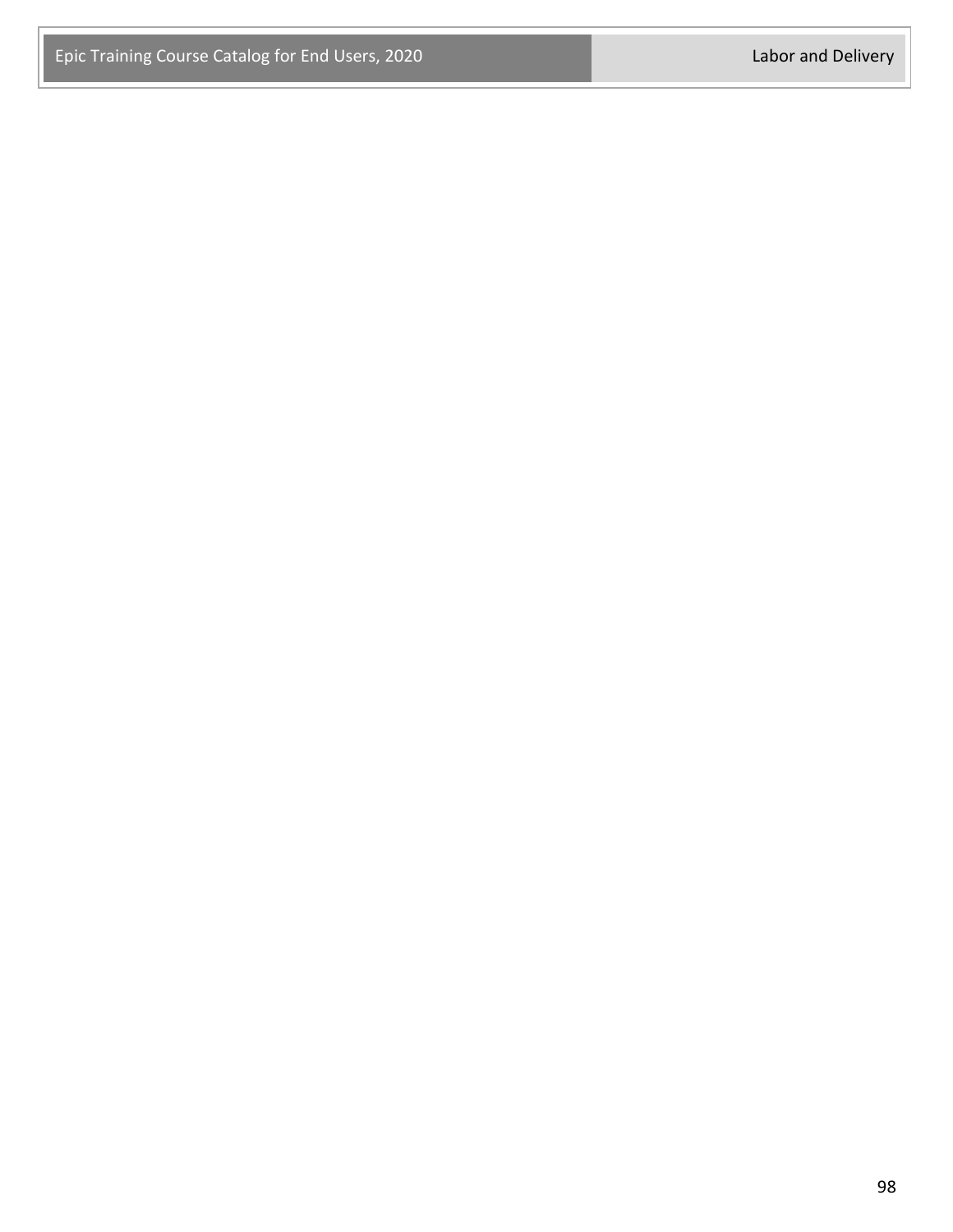## Labor and Delivery Unit Clerk

| Audience: Labor and Delivery Unit Clerk, Postpartum Unit Clerk, Antepartum Unit Clerk |                                                           |                                |
|---------------------------------------------------------------------------------------|-----------------------------------------------------------|--------------------------------|
|                                                                                       |                                                           |                                |
| Pre-Requisite E-Learning Courses                                                      | Labor and Delivery Unit Clerk:<br><b>Recorded Lessons</b> | <b>Training Track Complete</b> |

#### L&D Unit Clerk

| Course ID: ECLAD104RL                                                                                                                                                                                                                                                         | Prerequisites: ECLAD104WBT                                                                                                                                                                                                                                                                                  |
|-------------------------------------------------------------------------------------------------------------------------------------------------------------------------------------------------------------------------------------------------------------------------------|-------------------------------------------------------------------------------------------------------------------------------------------------------------------------------------------------------------------------------------------------------------------------------------------------------------|
| Recorded Lessons Length: 4 hours                                                                                                                                                                                                                                              | E-Learning Length: 0.5 hours                                                                                                                                                                                                                                                                                |
| <b>Course Description:</b><br>In this course, you learn how to start your shift,<br>arrive patients, complete patient movement<br>including admission, transfer, and discharge,<br>schedule C-sections and other procedures, and<br>utilize the L&D Grease Board and Manager. | E-Learning: OB000 Overview of Hyperspace in<br>$\bullet$<br>a Labor and Delivery Setting<br>E-Learning: OB001 Overview of the L&D Grease<br>$\bullet$<br>Board<br>E-Learning: OB002 Overview of the L&D<br>$\bullet$<br>Manager<br>E-Learning: ROV150 Overview of Inpatient Care<br>$\bullet$<br>with Rover |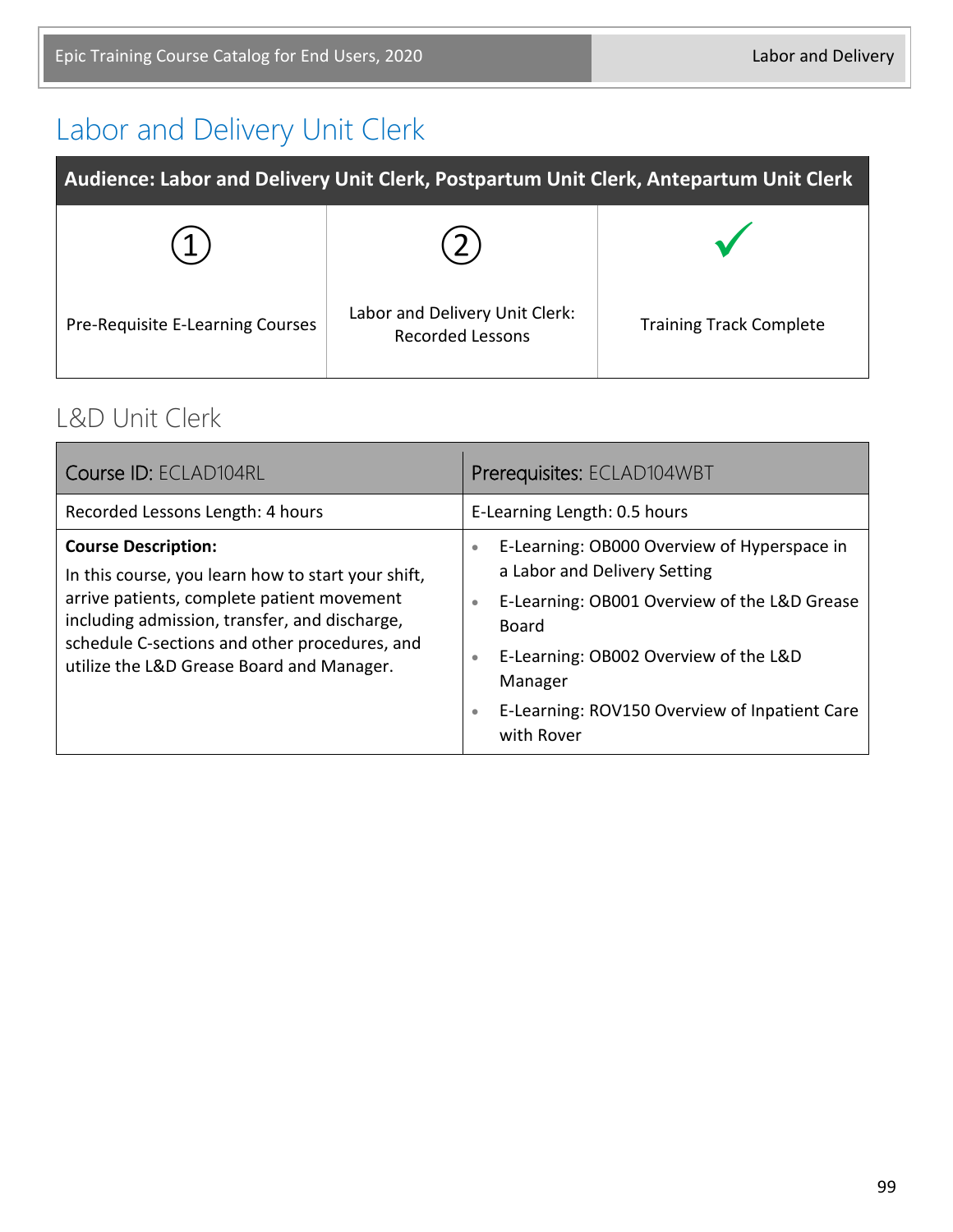### Lactation Consultant

| <b>Audience: Lactation Consultant</b> |                                                  |                                |
|---------------------------------------|--------------------------------------------------|--------------------------------|
|                                       |                                                  |                                |
| Pre-Requisite E-Learning Courses      | Lactation Consultant:<br><b>Recorded Lessons</b> | <b>Training Track Complete</b> |

#### Lactation Consultant

| Course ID: ECLAD102RL                                                                                                                                                                                                                                                                                                              | Prerequisites: ECLAD102WBT                                                                                                                                                                                                                                                                      |
|------------------------------------------------------------------------------------------------------------------------------------------------------------------------------------------------------------------------------------------------------------------------------------------------------------------------------------|-------------------------------------------------------------------------------------------------------------------------------------------------------------------------------------------------------------------------------------------------------------------------------------------------|
| Recorded Lessons Length: 3 hours                                                                                                                                                                                                                                                                                                   | E-Learning Length: 0.5 hours                                                                                                                                                                                                                                                                    |
| <b>Course Description:</b><br>In this course, you will learn to start your shift,<br>perform a chart review on mom and baby, identify<br>patients who need a lactation consult, document<br>lactation information, document in the lactation<br>navigator, update care plans and patient<br>education, and write a lactation note. | E-Learning: OB000 Overview of Hyperspace in<br>$\bullet$<br>a Labor and Delivery Setting<br>E-Learning: INP061 Documenting in Flowsheets<br>$\bullet$<br>E-Learning: OB001 Overview of the L&D Grease<br>۰<br>Board<br>E-Learning: ROV150 Overview of Inpatient Care<br>$\bullet$<br>with Rover |